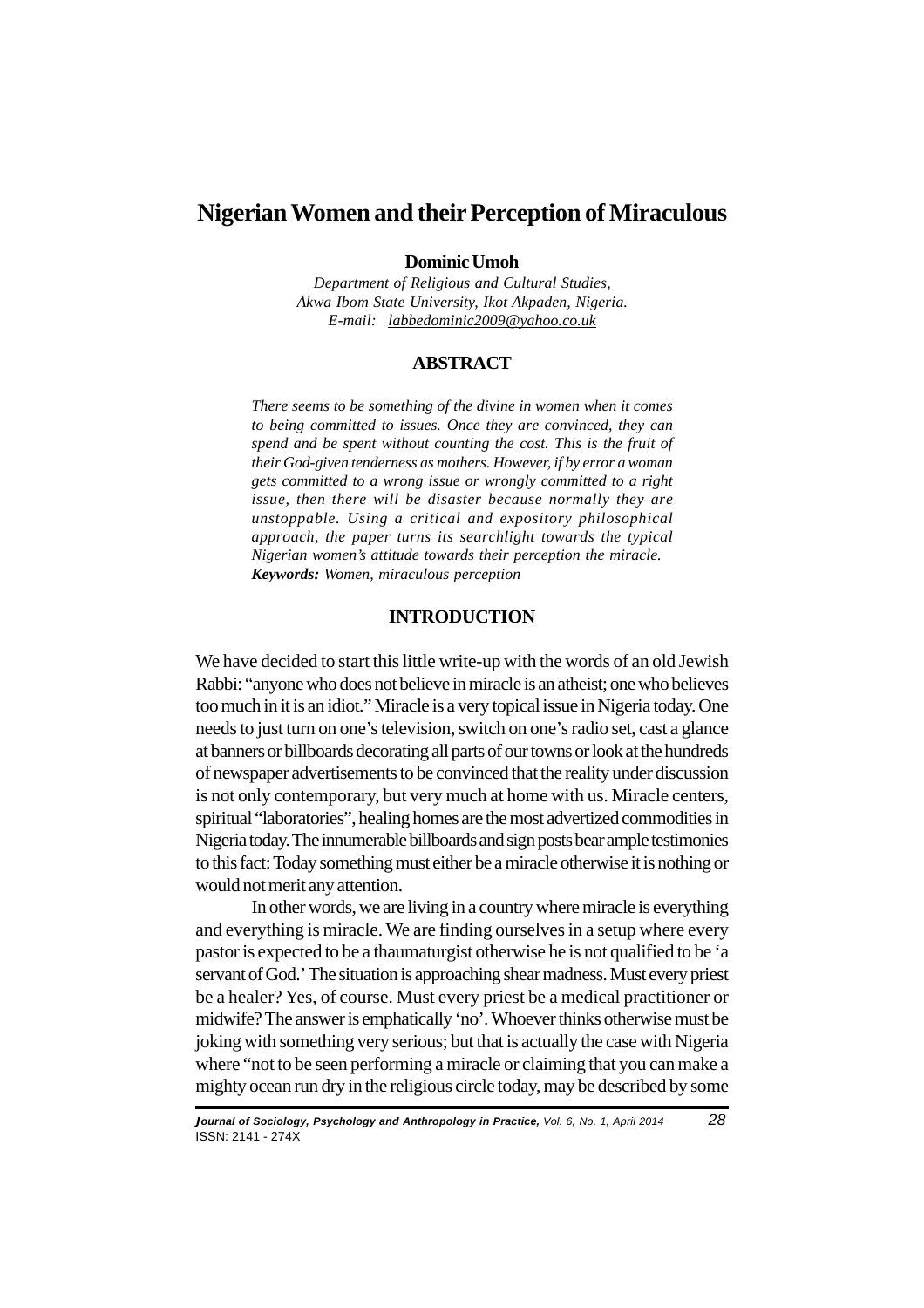ignorant religious zealots that such a person is not "a charismatic priest or pastor" (Dedua, 2002). Taking all sicknesses to be spiritual is as dangerous as taking no sickness to be spiritual. It is here that lays the crux of the matter: Are all claims to miracles legitimate? Does it not seem that some of them are manipulations for selfish motives? Are true miracles still possible today? Do people sit down to reason about the inconsistencies and contradictions they at times walk themselves into, before they actually give in to miracle claims? In today's world does the craze and unnecessary craving for miracles not throw many into the hands of fake miracles workers? Do many false claims of miracle not jeopardize the authentic and orthodox tenets of religious belief? Who are the most exploited? And who are the exploiters? In very many cases, believers in miracles do not even know what they believe in or what they are yearning for; they do not agree about what really a miracle is – what really constitutes a miracle. Some do not know and do not care to find out what its aim is and the role miracles play in their religious lives.

## **Conceptions and Misconceptions**

Listening to testimonies from those who purportedly have benefited from miracles one thing becomes indisputable: There is no unanimity concerning what miracles are all about. People do not know what they are in search of in the name of miracles. The meaning, significance and implications of the miraculous are taken for granted; each person has his conception, understanding and definition. Common to all these understandings of miracle are the undertone that the miraculous episode is a spectacular event (even if unthinkable) performed by God *just to prove that He God is my powerful protector against my enemies*. Even if it means promising a credulous believer that God would miraculously change the only one Naira, the local Nigerian currency that he has into billions of dollars at a twinkling of an eye, people would still believe especially if they are the prospective beneficiaries. The only survivor in an accident in which all others died would cry alleluia for a miracle performed in his favour forgetting the others that have perished.

#### **Defining Miracle**

It was Aristotle, the Philosopher, who insisted that for any discussion to be fruitful, all involved must agree on the use of terms. Accordingly, definitions are of great necessity, especially for discussions of this nature. Though those fully involved in 'miracles' scarcely give a thought about definitions and meanings of the term, scholars find in them powerful indispensable tools for fruitful discussions. We define words according to the use we want to make of them. When David Hume, an empiricist defined miracle he did so with his entire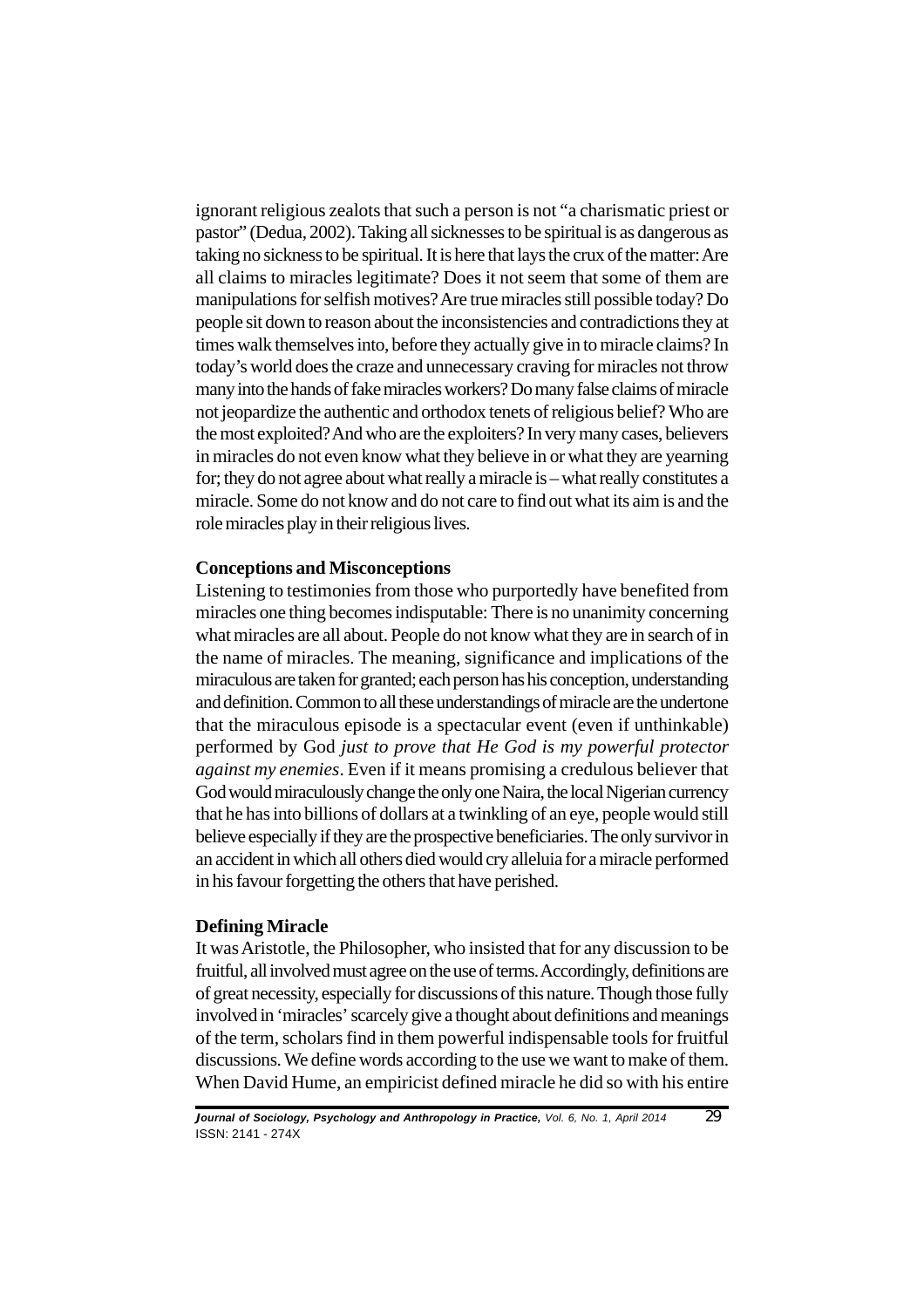empiricist project in mind: namely to demonstrate the feebleness and fallibility of the human mind in the face of non-empirical realities. Hence he warns reason to beware of its "temerity when she pries into these sublime mysteries"; advising her to leave a scene so full of obscurities and perplexities (and) return "with suitable modesty, to her true and proper province, the examination of common life". Hume (1975) then defines miracle with the intention of denying its reality thus: "A miracle may be accurately defined, *a transgression of a law of nature by a particular volition of the Deity, or by the interposition of some invisible agent*". Generally a miracle is said to be "an extraordinary event, which is perceptible to the senses, effected by God and functional within a religious context as a sign of the supernatural" (Pater, 1967).

Though it can be argued that this particular definition may not agree with many others in terms of their strictness or looseness in usage, yet the basic elements constituting the modern understanding of miracle are more or less present. "Extraordinary" here means that such an occurrence must create a radical and remarkable contrast with the usual and habitual course of nature that people are acquainted with. There must be a disruption of the normal flow of nature that we are conversant with. Therefore miracle presupposes nature as regular and uniform.

> *Miracle in the strict sense must show itself not merely as that whose explanation evades us, a prodigy, but really as something which infringes on the law of nature. The very notion of miracle therefore presupposes at least a vague consciousness of the regularity (operation of some order) in nature – a reality which is alleged to be occasionally violated by miracle* (Umoh, 1988:33).

It is because of this characteristic that miracle causes amazement, fascination, astonishment and awe. What is worth taking note of here is that there is no extraordinary without the ordinary. A mere prodigious nature of an occurrence does not make a miracle. Though all miracles are astonishing, not all astonishing events are miraculous. An event can be incomprehensible, astonishing, aweprovoking and inexplicable without being a miracle. There are issues that science is unable to explain today but which it will be able to analyze fully with all ease in the future. That is why science is called an open-ended venture. On its own a prodigy does not make a miracle. This is what many believers have failed to understand. For instance, a particular writer refers to the Genesis creation story as a miracle: "The very story of creation as we read in Genesis is shrouded in mystery. The concept of creation *'Ex nihilo'* has no scientific explanation and as such is miraculous" (Ikpo, 2002). This is ridiculous. So whatever spectacular event science cannot explain must automatically be called miracle.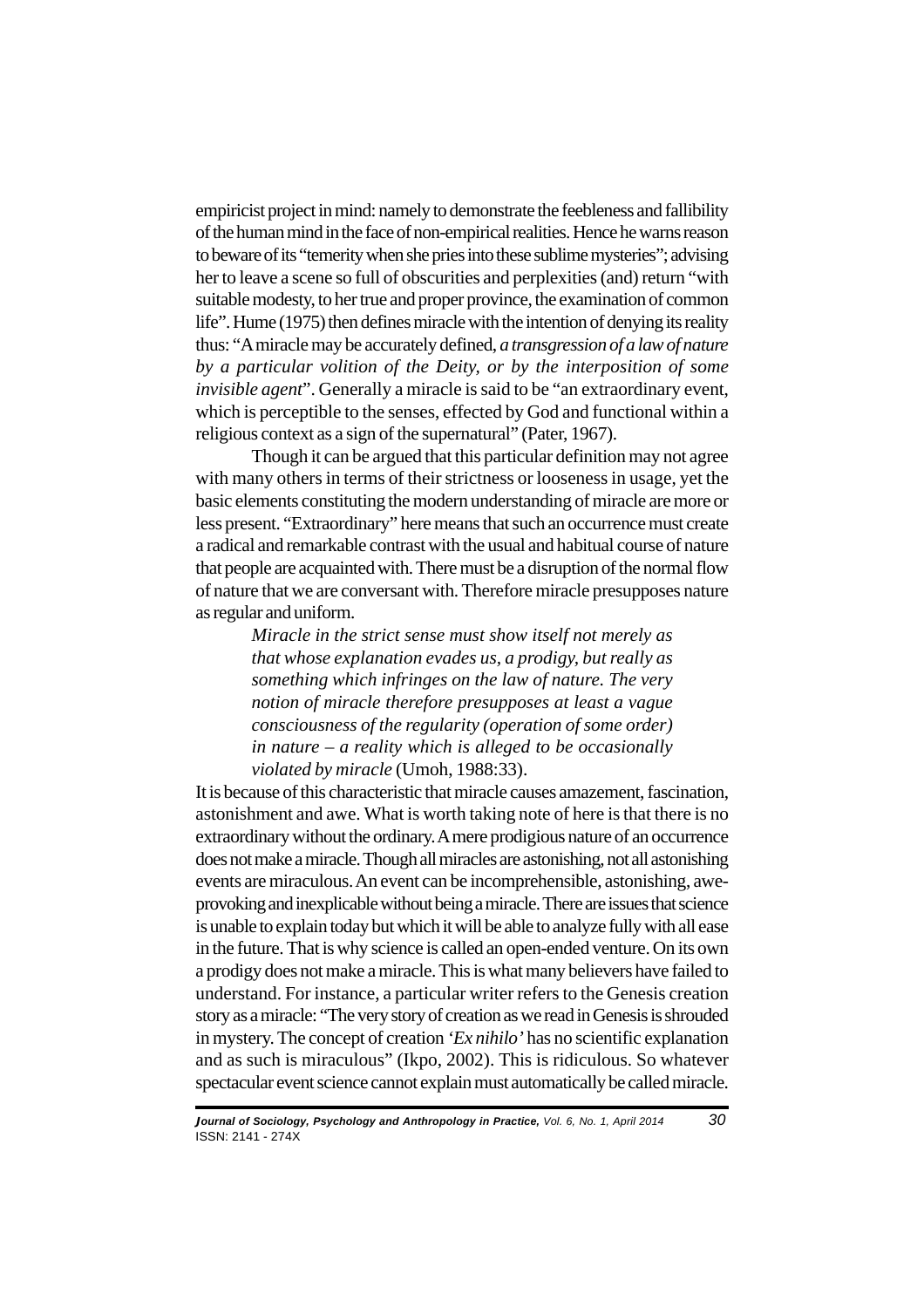Another feature of miracle in the definition is perceptibility by at least one of the external senses. This means that a feeling, sentiment or thought, which are very private to individual, may never qualify as miracle no matter how astonishing, because of inaccessibility to the public. A miracle must be public. A third characteristic is that miracle should have divine authorship. God alone can bring about miraculous happenings. What then become of all these noisy preachers (miracle workers) who claim to perform more miracles than their counterparts in favour of their flock? True 'miracle workers' never lay claims to any miracles; they never assign the performance of any miracles to themselves. If at all, they may accept they are mere instruments in the hands of the Creator.

One now sees the danger of people flocking to crusades because it is organized by such or such a man of God, a great miracle worker. At any rate true believers recognize God not only as the author of miracles but of every event in the universe. Anyone who does not recognize God in and through the ordinary would never see his hands in events called miracles, no matter how fascinating. From the definition we can extract another quality belonging to the miraculous; this is religious contextualizing. Miracles are only meaningful and significant within the religious circle or context. They form part and parcel of God's salvific plan. In other words, miracles do not occur to display God's power or as a manifestation of His might or dominion over nature. Neither is it meant to consolidate any pastor in his role as the only reliable servant of God. Rather 'God performs miracles not to astonish or ask for His bewilderment, but to seek His obedience, faith and trust" (Ogbuja, 2002). God uses miracles to teach us in various manners. In performing miracles, God does like a school teacher, who seeing the students distracted and absentminded in class, hits his hand heavily on the table in a bit to recall their attention (Cantalamessa, 1988). Miracles come in a coded language and therefore interpretation is mandatory. The decoded message is always more important and more significant than the unusual occurrence itself.

#### **Credulity and Incredulity**

There are many attitudes toward the miraculous, but we shall focus our attention in this paper on two – credulity and incredulity. Credulity and incredulity are two extremes and opposing concepts. Before taking on the implications of these extreme views I would wish to start with the warning of an eighteenth century French Philosopher, Maurice Blondel. He affirms: "Credulity is as harmful, as dangerous and as destructive to faith as incredulity. In other words, someone who believes in just anything, somebody who believes too much is as dangerous as one who believes nothing. A credulous person believes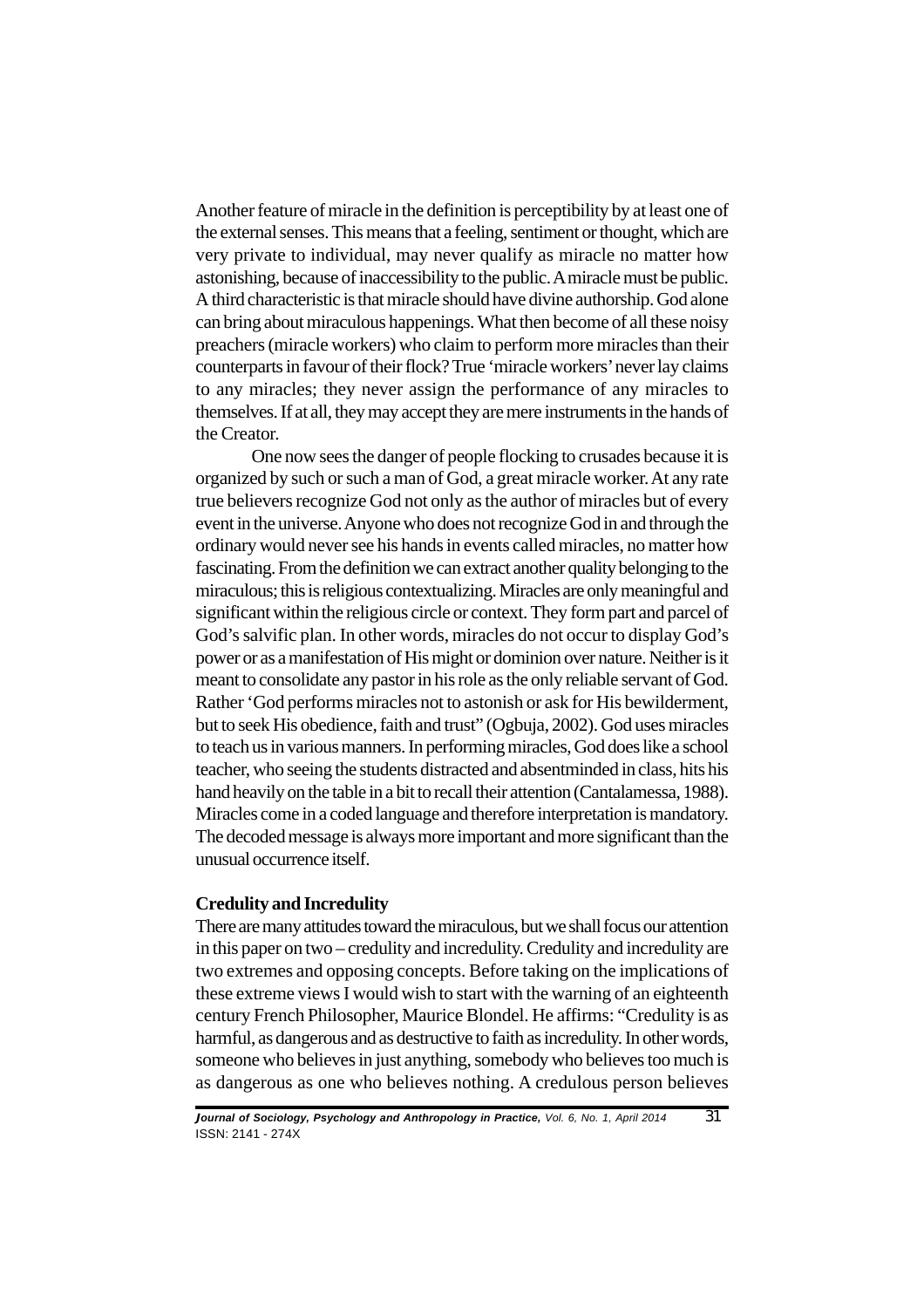everything and anything without using his or her God-given reason. Such would be wallowing in contradictions. A typical credulous person argues that since faith is all it takes for salvation, then what is needed is just believe in whatever the man of God says. This involves ignoring totally the intellect and its indispensable role in religious matters. This attitude often refers to Tertulian's dictum is presented thus philosophically: *Credo quia absurdum est*, or *Credo quia impossibile est* – I believe because it is absurd or I believe because it is impossible (Angeles, 1981). The only reason for believing, according to this view is that the reality in question is incomprehensible to reason or appears unclear to ordinary human understanding. I therefore call on faith (which can swallow indiscriminately) to take over.

 Here we are in the territory of blind faith, in the department of those who see a black thread more clearly in the dark. According to this view, the only reason why people believe in miracle is that the phenomenon seems absurd to human reason, so faith is brought in just to accept without questioning. For a strong adherent of this group, the best preparation for semester examinations would not be intensifying lessons, frequenting classes or studies, but rather a week long dry fasting to make the impossible possible miraculously. My piece of advice to this group is that God is not a god of confusion. Faith itself is, and in fact must be reasonable otherwise fideism results. There is no faith-free knowledge and there is no knowledge untainted and 'uncontaminated' by faith. Even science is based on trust; belief in the formulae of those who invented theories and experiments.

From the opposite camp are those who believe only whatever is rationally and scientifically provable. Whatever eludes human scrutiny and empirical proof is not real for them. In philosophy they are called rationalists and their doctrine intellectualism. Our message for them is that not everything can be proved empirically. If the brain must be brought out to prove to a certain Thomas that he has one, then that is pure foolhardiness. Such an attitude is what is termed incredulity and at the long run results in the denial of everything about God. This is atheism. They are non-believers, not only in miracles, but also in everything transcendent. Yet we know that religious realities would never subject to laboratory sort of tests and proofs.

Wherever we find ourselves in life, certain things must be taken on faith. Knowledge also involves acceptance on faith. Knowledge involves faith and faith involves knowledge; a person cannot have faith in something of which he is not aware, and he would scarcely claim to be aware of something unless he had faith in the reliability of his powers of apprehension (Burkill, 1963). As John Paul II argues, "Faith and reason are like two wings on which the human spirit rises to the contemplation of truth".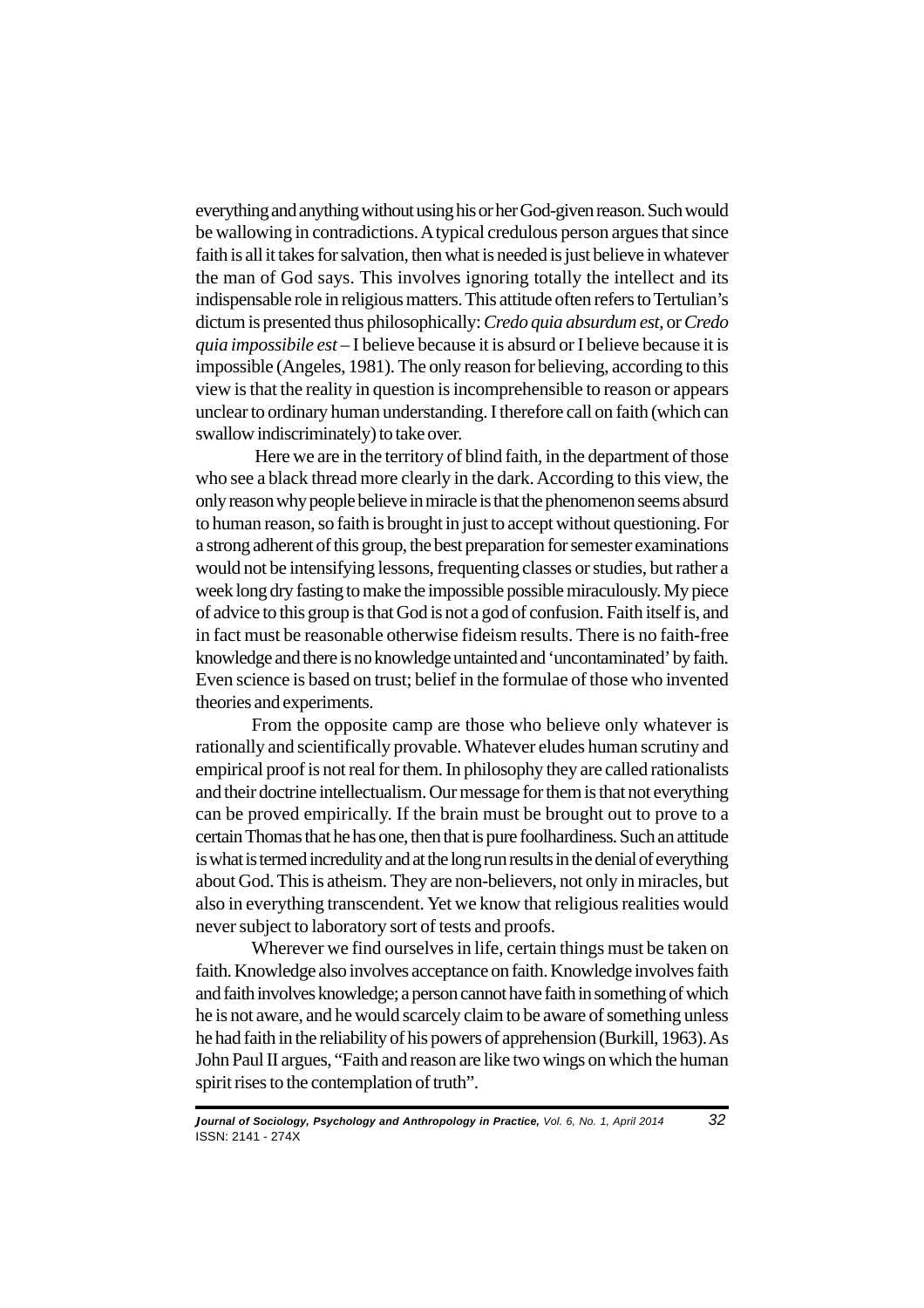## **To which Camp do women belong?**

From the onset we must guard against generalization. Our intention here is not to single out women for blame or force them into a pre-fabricated mold for judgment simple because they are women. Yet we have to admit that generally each gender has its peculiar fashion of doing things – apprehending, evaluating, appreciating certain realities or reacting to certain issues. And this time our main focus is the womenfolk. Feminist controversies have no place here. Our preoccupation under this heading is really to ask: to which side of the miracle controversy do Nigerian women belong? Even though some cultures consider women to be the weaker sex, experience teaches that universally women are known to be capable of very strong convictions, decisions and toughmindedness. Often women are stronger believers than men. Once committed they are usually more faithful and more devoted than men, especially in religious matters. Women are consequently more prone to the miraculous than men. The reasons seem obvious. Religion has a lot to do with tenderness, sentiments, emotion and love, without however throwing rationality overboard. Now our concern is how the poor Nigerian women who are devotedly struggling to make ends meet for their families are faring especially in the hands of prosperity gospel preachers invading the country like wild swamps of locust. Especially, as Odiong (1993) has observed that today pastoral efficiency is now synonymous with one's ability to bring about the 'extraordinary' I have touched on this issue elsewhere:

> *As a follow up to the above gloomy picture of the Nigerian economy on the masses and the promise of rapid divine interventions, is the compromising preaching of Prosperity Gospel as a breakthrough and liberation from earthly shackles of biting poverty. Such "liberation" constitutes the only understanding of the term miracle as far as Nigerians are concerned. Crusades, conventions and healing sessions are frequented simply because of miracles and pastors are regarded as experts who assault God into yielding to the demands of the miserable* (Umoh, 2013: 661).

Nature has made them this way. From physique through energy, emotions (reaction to sensations: fear, pleasure, anguish etc.) to sentiments, women are different. A woman is more caring and more given to whatever she cherishes. McGrath (1977) paints a beautiful picture of a typical African woman in these words: "In work, she can do 12-15 hours of work daily... In love, her body follows the same pace as her work. Sexual desire is spread through her whole body. It takes time for her to feel sexual desire, but it lasts longer. Woman is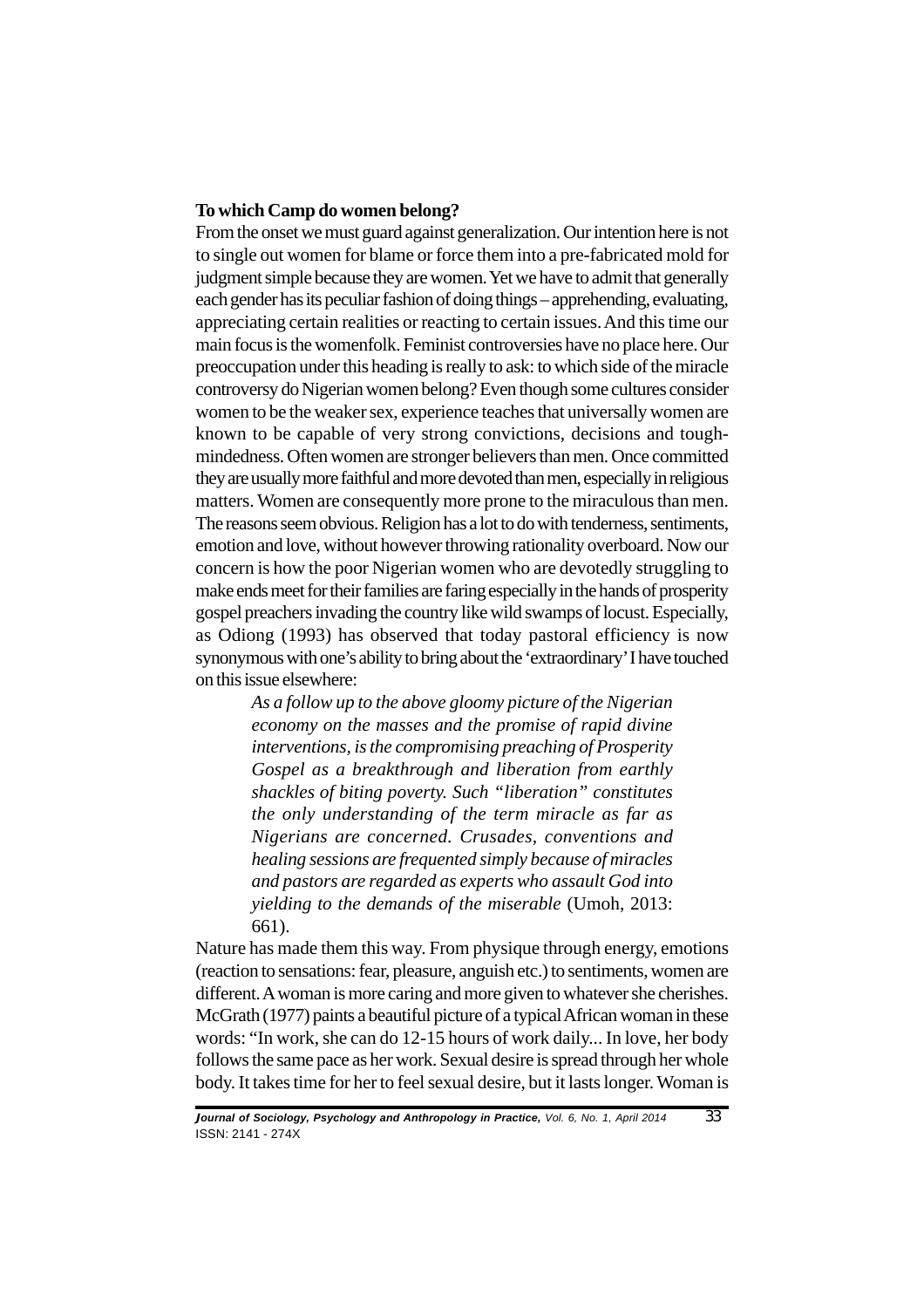like another fire, slow to start but burning longer". As we all know, women are often more thorough going than men. It may take more time to get them involved, because of their natural propensities. Yet once convinced and committed, the sky is their limit. Women fellowship is a point in view here and as McGrath observes:

> *She sees things linked together. If they have had quarrel the night before her whole day will be spoiled. For her, feeling, mind and body are one. It is almost impossible to give herself only physically… In convictions (beliefs, attitudes) she understands with her heart. She understands persons, situations from the inside; she feels, she senses things. She is generous. She gives herself completely. She can even give her freedom when she loves. She sees god as a Person whom she trusts. She seeks security in God. She goes to God more with her heart. As a whole, she is more changeable, more touched by small things ...she does not make decision once and for all, but changes according to the needs of the people around her* (McGrath, 1977:21).

With all these and many more traits, the mothers are very special when it comes to issues like miracles. In the Bible and history women have shown themselves tough believers. I can only cite the heroic martyrdom of Saints Perpetual and Felicity as examples. With all this dedication and unreserved self-giving, you can imagine a poor Nigerian won drown in the waves of innumerable claims to miracles, especially by the prosperity gospel preachers. Many Nigerian women do not miss crusades, miracle sessions, tarry nights, anointing and healing services while still professing their faith in their mainline churches. They go there in search of fortune, mostly wealth, health and other material benefits. That is all they expect from whatever miracles preachers are promising. Going to such gathering to worship God or pay him homage is a forgotten issue. In Nigeria women are the most exploited by the impending waves of craze for miracles.

## **CONCLUSION**

Now here is my message not only for Nigerian women but for all Nigerian Christians. No well-meaning Christian can comfortable deny the reality of miracles. Though we are not bound to believe all claims to miracles, Christian must at least believe at least one miracle, the resurrection of Christ. I also believe in miracles; I am not therefore a fortiori against miracle claims. They happened during the time of Christ; they still happen today. Ironically, anyone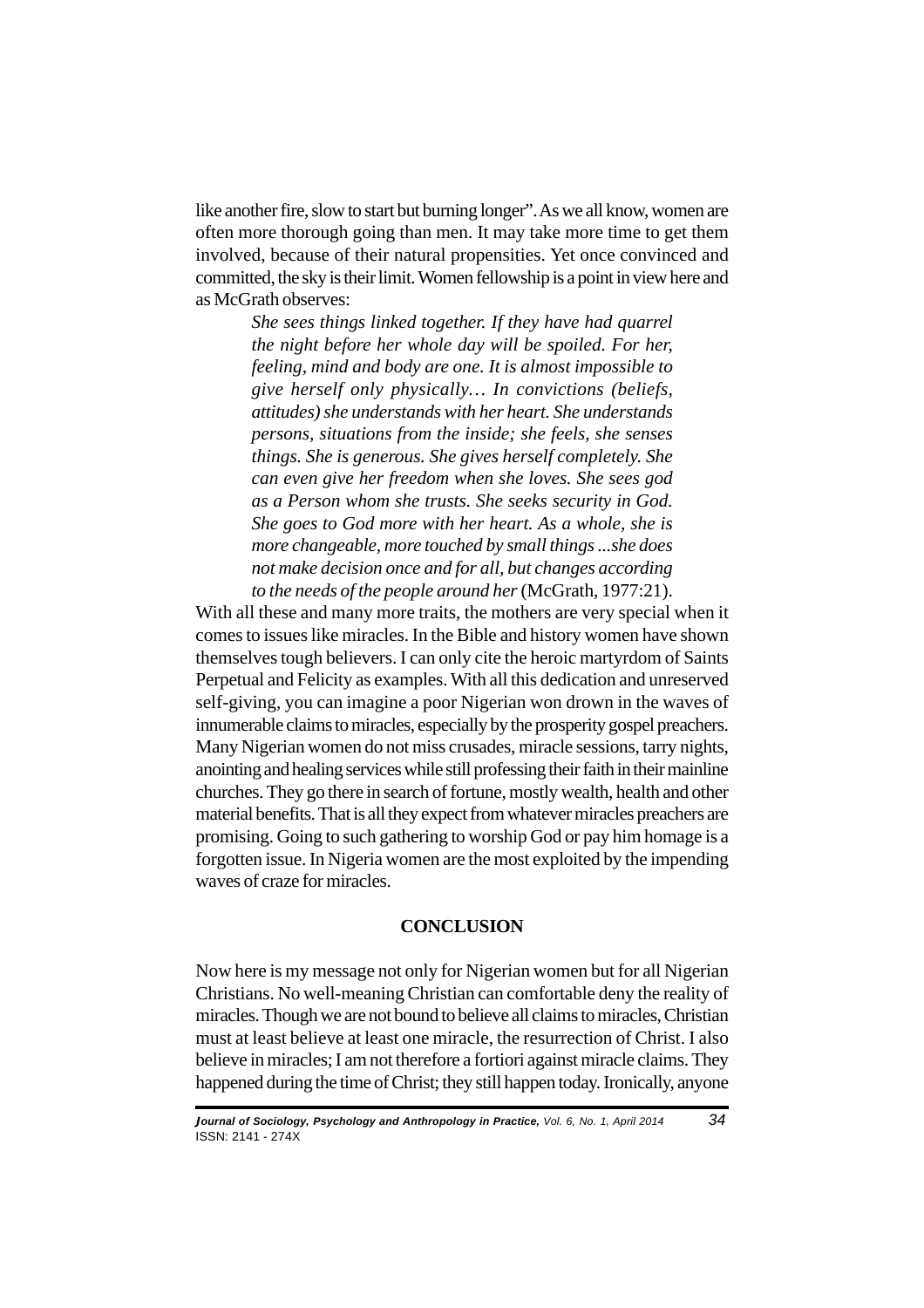who does not believe in miracles is an atheist; but anyone who sees prodigy everywhere is mentally not balanced. What then should be the attitude of the Nigerian woman in the face of all these noisy advertisers of miracles on media? With the proliferation of miracle claims in our country, there is need to be judiciously prudent. Not only Nigerian women, but all well-meaning Christians should steer a middle course between fanaticism and religious insensitivity. They should agree with Ikpoh (2002) that Christianity is greater than miracles. If miracles are to be accepted, they must be accepted as part of our Christian belief and cannot be made the ground for it. Women should not allow themselves to be exploited and their God-given tender qualities to be interpreted as spiritual fickleness. Miracles, when authentic, are not ends in themselves. They are signs of something greater - the real thing. A true miracle should generate faith, and faith reiterates our covenant/bond with God. Miracle presupposes faith because only faith can recognize miracles. Miracle is only miracle for those who encounter God in ordinary events of nature. Hence, no amount of fascination can convince or convert an obdurate atheist. The miraculous is only an aspect of God's creation. In the area of physical healing, we should know that miracles were not intended to do away with the medical sciences; miracle workers are not physicians. I therefore beg to conclude this write-up with this biblical passage:

> *Hold the physician in honour, for he is essential to you, and God it was who established his profession… from God the doctor has his wisdom, God makes the earth yield healing herbs which the prudent man should not neglect. Then give the doctor his place lest he leave; for you need him too. There are times that give him an advantage, and he too beseeches God that his diagnosis may be correct and his treatment brings about a cure. He who is a sinner toward his Maker will be defiant toward the doctor* (Eccl. 38: 12, 4, 12-15).

## **REFERENCES**

**Angeles, P.** (1981). *Dictionary of Philosophy.* New York: Barnes and Noble. **Burkill, T.** (1963). *God and Reality in Modern thought.* Toronto: Prentice-Hall. **Cantalamessa, R.** (1988). *Gioia Mia, Cristo E' Risorto.* Roma: Nuova Editrice.

**Dedua, S.** (2002). The Miracle of Jesus and the 'Magic Churches' of today. Power,

Jubilee Edition, 9-11.

**Hume, D.** (1975). *Enquiries concerning Human Understanding and concerning the Principles of Morals.* Bigge S. and Nidditch (Eds.) Oxford: University Press.

**<sup>J</sup>ournal of Sociology, Psychology and Anthropology in Practice,** Vol. 6, No. 1, April 2014 *35* ISSN: 2141 - 274X